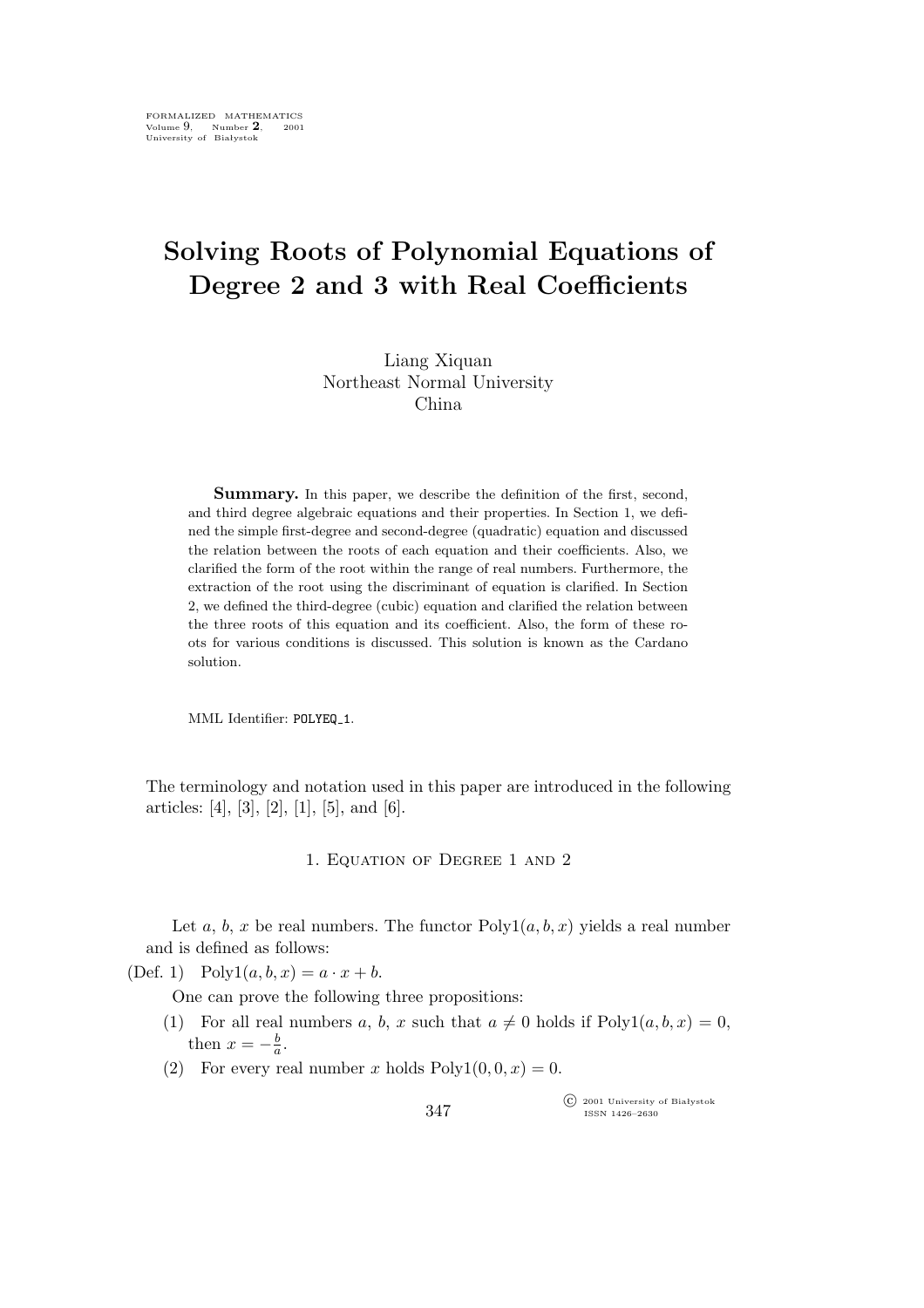## 348 LIANG XIQUAN

(3) For all real numbers a, b, x such that  $a = 0$  and  $b \neq 0$  it is not true that there exists a real number x such that  $Poly1(a, b, x) = 0$ .

Let a, b, c, x be real numbers. The functor  $Poly2(a, b, c, x)$  yields a real number and is defined by:

(Def. 2) Poly2(a, b, c, x) =  $a \cdot x^2 + b \cdot x + c$ .

One can prove the following propositions:

- (4) For all real numbers  $a, b, c, a', b', c'$  such that for every real number x holds  $Poly2(a, b, c, x) = Poly2(a', b', c', x)$  holds  $a = a'$  and  $b = b'$  and  $c = c'$ .
- (5) Let a, b, c be real numbers. Suppose  $a \neq 0$  and  $\Delta(a, b, c) \geq 0$ . Let x be a real number. If Poly2(a, b, c, x) = 0, then  $x = \frac{-b + \sqrt{\Delta(a,b,c)}}{2a}$  $\frac{a^{(a,0,c)}}{2a}$  or  $x = \frac{-b - \sqrt{\Delta(a,b,c)}}{2a}$ 2*·*a .
- (6) For all real numbers a, b, c, x such that  $a \neq 0$  and  $\Delta(a, b, c) = 0$  holds if Poly2(*a*, *b*, *c*, *x*) = 0, then  $x = -\frac{b}{2a}$ .
- (7) For all real numbers a, b, c such that  $a \neq 0$  and  $\Delta(a, b, c) < 0$  it is not true that there exists a real number x such that  $Poly2(a, b, c, x) = 0$ .
- (8) For all real numbers a, b, c, x such that  $a = 0$  and  $b \neq 0$  holds if for every real number x holds Poly2 $(a, b, c, x) = 0$ , then  $x = -\frac{c}{b}$  $\frac{c}{b}$ .
- (9) For all real numbers a, b, c, x such that  $a = 0$  and  $b = 0$  and  $c = 0$  holds  $Poly2(a, b, c, x) = 0.$
- (10) For all real numbers a, b, c such that  $a = 0$  and  $b = 0$  and  $c \neq 0$  it is not true that there exists a real number x such that  $Poly2(a, b, c, x) = 0$ .

Let a, x,  $x_1, x_2$  be real numbers. The functor  $Quard(a, x_1, x_2, x)$  yielding a real number is defined by:

(Def. 3) Quard $(a, x_1, x_2, x) = a \cdot ((x - x_1) \cdot (x - x_2)).$ 

Next we state the proposition

(11) Let a, b, c, x,  $x_1$ ,  $x_2$  be real numbers. Suppose  $a \neq 0$ . Suppose that for every real number x holds  $Poly2(a, b, c, x) = Quard(a, x_1, x_2, x)$ . Then  $\frac{b}{a} = -(x_1 + x_2)$  and  $\frac{c}{a} = x_1 \cdot x_2$ .

## 2. Equation of Degree 3

Let a, b, c, d, x be real numbers. The functor  $Poly3(a, b, c, d, x)$  yielding a real number is defined as follows:

(Def. 4) Poly3 $(a, b, c, d, x) = a \cdot x_{\mathbb{N}}^3 + b \cdot x^2 + c \cdot x + d$ .

Next we state the proposition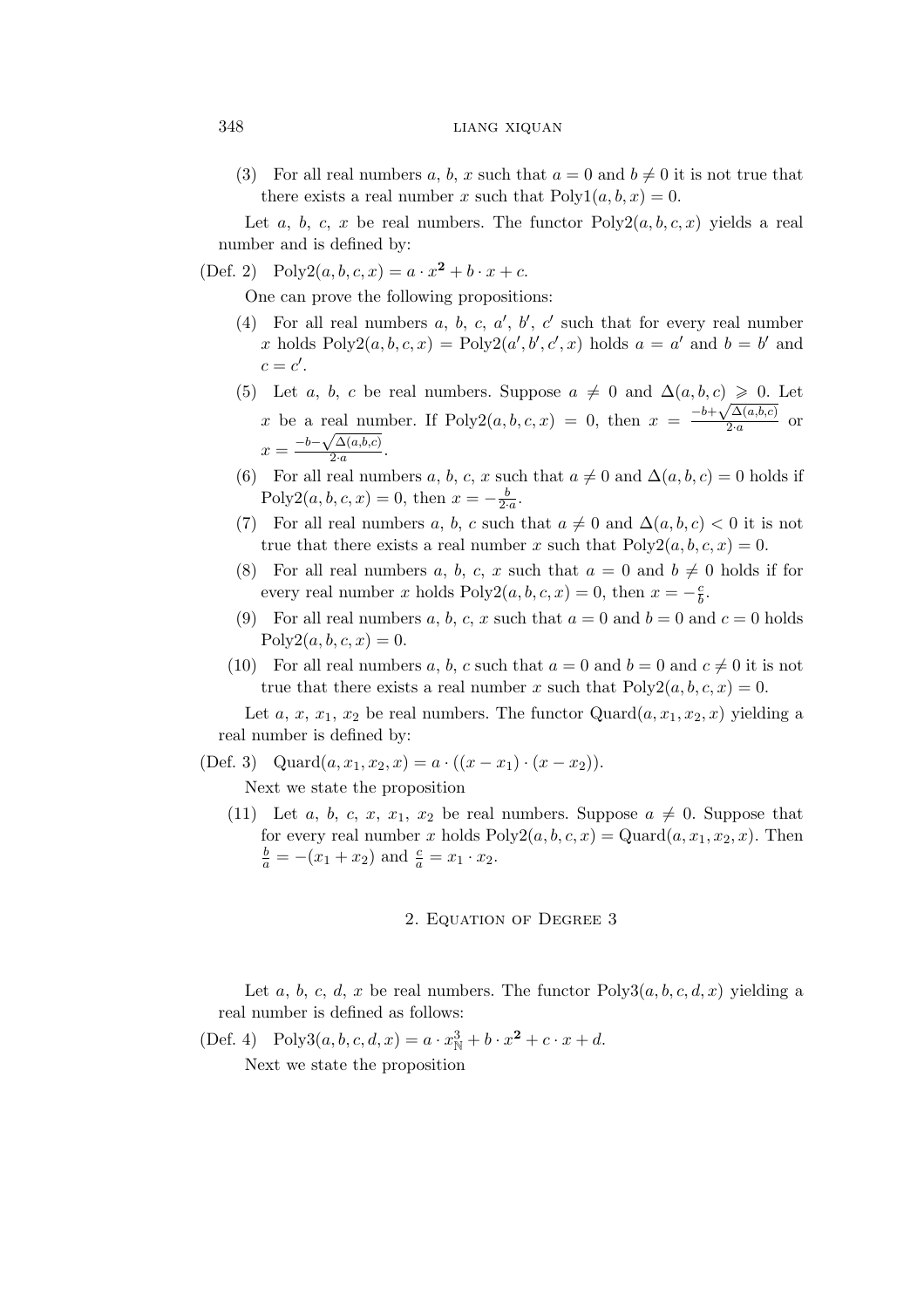(12) Let  $a, b, c, d, a', b', c', d'$  be real numbers. Suppose that for every real number x holds  $Poly3(a, b, c, d, x) = Poly3(a', b', c', d', x)$ . Then  $a = a'$  and  $b = b'$  and  $c = c'$  and  $d = d'$ .

Let a, x,  $x_1, x_2, x_3$  be real numbers. The functor  $\text{Tri}(a, x_1, x_2, x_3, x)$  yields a real number and is defined as follows:

(Def. 5) Tri $(a, x_1, x_2, x_3, x) = a \cdot ((x - x_1) \cdot (x - x_2) \cdot (x - x_3)).$ 

One can prove the following propositions:

- (13) Let a, b, c, d, x,  $x_1$ ,  $x_2$ ,  $x_3$  be real numbers. Suppose  $a \neq 0$ . Suppose that for every real number x holds  $Poly3(a, b, c, d, x) = Tri(a, x_1, x_2, x_3, x).$ Then  $\frac{b}{a} = -(x_1 + x_2 + x_3)$  and  $\frac{c}{a} = x_1 \cdot x_2 + x_2 \cdot x_3 + x_1 \cdot x_3$  and  $\frac{d}{a} =$ *−*x<sup>1</sup> *·* x<sup>2</sup> *·* x3.
- (14) For all real numbers *y*, *h* holds  $(y+h)_{\mathbb{N}}^3 = (y_{\mathbb{N}}^3) + (3 \cdot h \cdot y^2 + 3 \cdot h^2 \cdot y) + h_{\mathbb{N}}^3$ .
- (15) Let a, b, c, d, x be real numbers. Suppose  $a \neq 0$ . Suppose  $Poly3(a, b, c, d, x) = 0$ . Let  $a_1, a_2, a_3, h, y$  be real numbers. Suppose  $y = x + \frac{b}{3\cdot a}$  and  $h = -\frac{b}{3\cdot a}$  and  $a_1 = \frac{b}{a}$  $\frac{b}{a}$  and  $a_2 = \frac{c}{a}$  $rac{c}{a}$  and  $a_3 = \frac{d}{a}$  $\frac{a}{a}$ . Then  $(y^3_{\mathbb{N}}) + ((3 \cdot h + a_1) \cdot y^2 + (3 \cdot h^2 + 2 \cdot (a_1 \cdot h) + a_2) \cdot y) + ((h^3_{\mathbb{N}}) + a_1 \cdot h^2 + (a_2 \cdot h + a_3)) =$ 0.
- (16) Let a, b, c, d, x be real numbers. Suppose  $a \neq 0$ . Suppose  $Poly3(a, b, c, d, x) = 0$ . Let  $a_1, a_2, a_3, h, y$  be real numbers. Suppose  $y = x + \frac{b}{3\cdot a}$  and  $h = -\frac{b}{3\cdot a}$  and  $a_1 = \frac{b}{a}$  $\frac{b}{a}$  and  $a_2 = \frac{c}{a}$  $\frac{c}{a}$  and  $a_3 = \frac{d}{a}$  $\frac{d}{a}$ . Then  $(y^3_{\mathbb{N}}) + 0 \cdot y^2 + \frac{3 \cdot a \cdot c - b^2}{3 \cdot a^2}$  $\frac{a \cdot c - b^2}{3 \cdot a^2} \cdot y + (2 \cdot (\frac{b}{3 \cdot a})_{\mathbb{N}}^3 + \frac{3 \cdot a \cdot d - b \cdot c}{3 \cdot a^2}$  $\frac{i \cdot d - b \cdot c}{3 \cdot a^2}$ ) = 0.
- (17) Let *a*, *b*, *c*, *d*, *y* be real numbers. Suppose  $a \neq 0$ . Suppose  $(y^3<sub>N</sub>) + 0$ .  $y^2 + \frac{3 \cdot a \cdot c - b^2}{3 \cdot a^2}$  $\frac{a \cdot c - b^2}{3 \cdot a^2} \cdot y + (2 \cdot (\frac{b}{3 \cdot a})_{\mathbb{N}}^3 + \frac{3 \cdot a \cdot d - b \cdot c}{3 \cdot a^2}$  $\left(\frac{a \cdot d - b \cdot c}{3 \cdot a^2}\right) = 0$ . Let p, q be real numbers. If  $p = \frac{3 \cdot a \cdot c - b^2}{3 \cdot a^2}$  $\frac{a \cdot c - b^2}{3 \cdot a^2}$  and  $q = 2 \cdot (\frac{b}{3 \cdot a})_{\mathbb{N}}^3 + \frac{3 \cdot a \cdot d - b \cdot c}{3 \cdot a^2}$  $\frac{a \cdot d - b \cdot c}{3 \cdot a^2}$ , then Poly3 $(1, 0, p, q, y) = 0$ .
- (18) Let p, q, y be real numbers. Suppose  $Poly3(1,0,p,q,y) = 0$ . Let u, v be real numbers. If  $y = u + v$  and  $3 \cdot v \cdot u + p = 0$ , then  $(u_N^3) + v_N^3 = -q$  and  $(u_N^3) \cdot v_N^3 = (-\frac{p}{3})$  $\frac{p}{3}$ <sub>N</sub>.
- (19) Let p, q, y be real numbers. Suppose  $Poly3(1,0,p,q,y) = 0$ . Let u, v be real numbers. Suppose  $y = u + v$  and  $3 \cdot v \cdot u + p = 0$ . Then

(i) 
$$
y = \sqrt[3]{-\frac{q}{2} + \sqrt{\frac{q^2}{4} + (\frac{p}{3})^3_N}} + \sqrt[3]{-\frac{q}{2} - \sqrt{\frac{q^2}{4} + (\frac{p}{3})^3_N}}
$$
, or  
\n(ii)  $y = \sqrt[3]{-\frac{q}{2} + \sqrt{\frac{q^2}{4} + (\frac{p}{3})^3_N}} + \sqrt[3]{-\frac{q}{2} + \sqrt{\frac{q^2}{4} + (\frac{p}{3})^3_N}}$ , or

(ii) 
$$
y = \sqrt[3]{-\frac{q}{2} + \sqrt{\frac{q^2}{4} + (\frac{p}{3})^3_N}} + \sqrt[3]{-\frac{q}{2} + \sqrt{\frac{q^2}{4} + (\frac{p}{3})^3_N}},
$$
  
(iii) 
$$
y = \sqrt[3]{-\frac{q}{2} - \sqrt{\frac{q^2}{4} + (\frac{p}{3})^3_N}} + \sqrt[3]{-\frac{q}{2} - \sqrt{\frac{q^2}{4} + (\frac{p}{3})^3_N}}.
$$

- (20) Let a, b, c, d, x be real numbers. Suppose  $a = 0$  and  $b \neq 0$  and  $\Delta(b, c, d)$ 0. If Poly3(*a*, *b*, *c*, *d*, *x*) = 0, then  $x = \frac{-c + \sqrt{\Delta(b, c, d)}}{2b}$  $\frac{\sqrt{\Delta(b,c,d)}}{2 \cdot b}$  or  $x = \frac{-c - \sqrt{\Delta(b,c,d)}}{2 \cdot b}$  $\frac{a_1(a,c,a)}{2 \cdot b}$ .
- (21) Let a, b, c, d, p, q, x be real numbers. Suppose  $a \neq 0$  and  $b = 0$  and  $p = \frac{c}{a}$  $\frac{c}{a}$  and  $q = \frac{d}{a}$  $\frac{a}{a}$ . Suppose Poly3 $(a, b, c, d, x) = 0$ . Let  $u, v$  be real numbers. Suppose  $x = u + v$  and  $3 \cdot v \cdot u + p = 0$ . Then